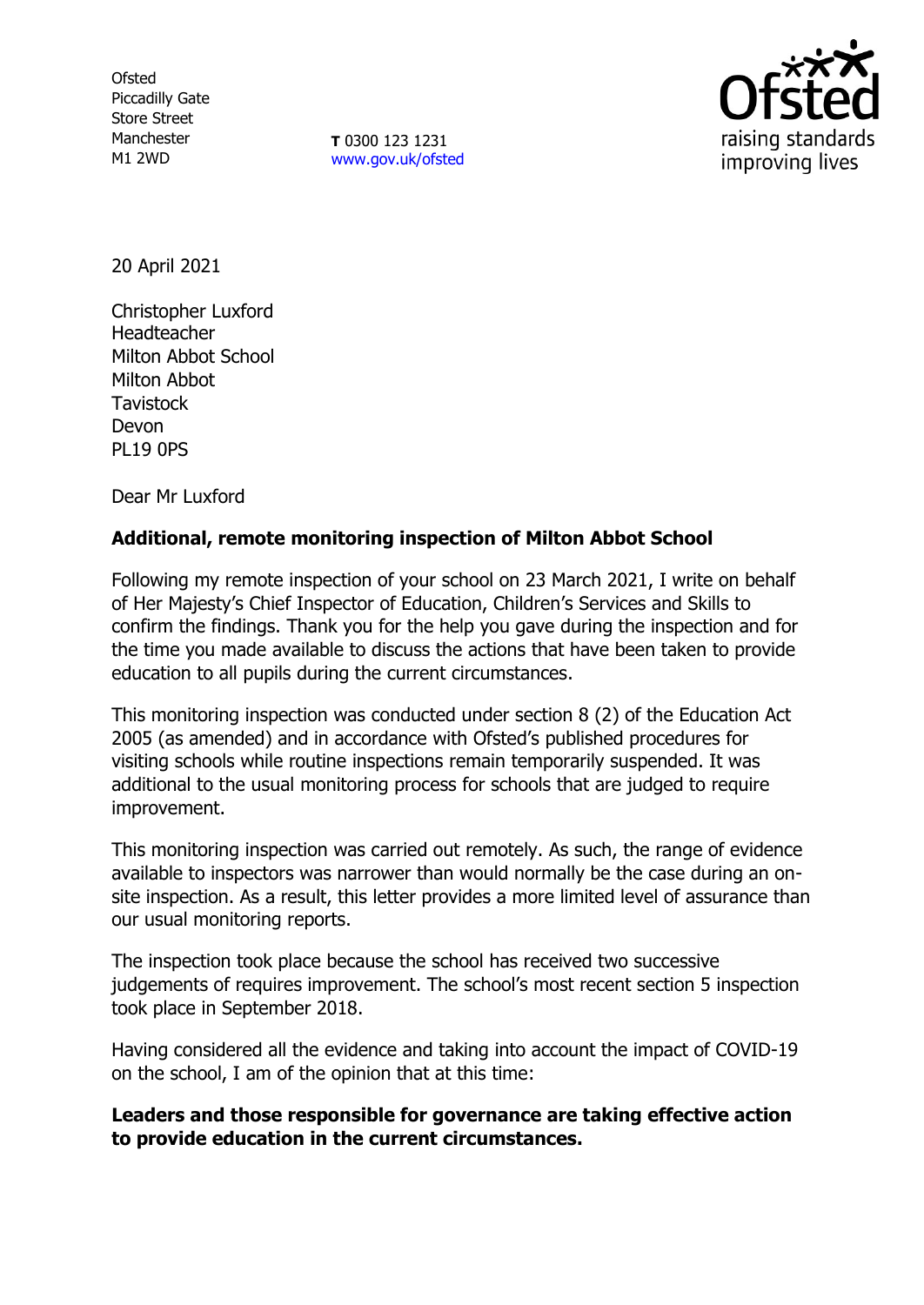

Leaders and those responsible for governance should take further action to:

- $\blacksquare$  review the curriculum so that is sets out the important knowledge pupils must learn, and by when, in all subjects
- ensure that all governors' share a clear understanding of the strengths and weaknesses of the school and use this to hold leaders to account rigorously.

## **Context**

- Since the previous inspection, two teachers have joined the school. A new chair of governors took up post in December 2018.
- At the start of the spring term, when the school was closed to most pupils, approximately 50% of pupils were educated at home. About 50% of vulnerable pupils and those with special educational needs and/or disabilities (SEND) were educated at school during this period.
- At the time of this inspection, all pupils were attending on site.

## **Main findings**

- When schools partially closed in March 2020, you adapted the curriculum carefully to make sure pupils could continue their learning, whether at home or in school. You re-organised the content in some subjects, such as French. Now that all pupils are back in school, teachers are prioritising the content that had been postponed. For example, a specialist language teacher is providing extra French lessons. This is helping pupils to catch up with missed knowledge.
- Subject leaders have improved the structure and organisation of the curriculums for English, mathematics and history. This is helping pupils to know and remember more. For example, in key stage 1 pupils understand the early history of flight better because they have previously read about the Wright brothers. Your work to improve the full curriculum has been hampered due to the COVID-19 restrictions. Consequently, there are still weaknesses in the design of the curriculum in some subjects, such as music and computing. In these subjects, there is a lack of clarity about what pupils should know and by when.
- $\blacksquare$  Leaders check what pupils have understood and remembered effectively. They have found that some pupils are not using a wide range of vocabulary in their writing. Teachers have allocated catch-up sessions to broaden pupils' vocabulary and make sure that they have enough time to practise their writing. This work is recent, so it is too soon to measure the impact of these actions.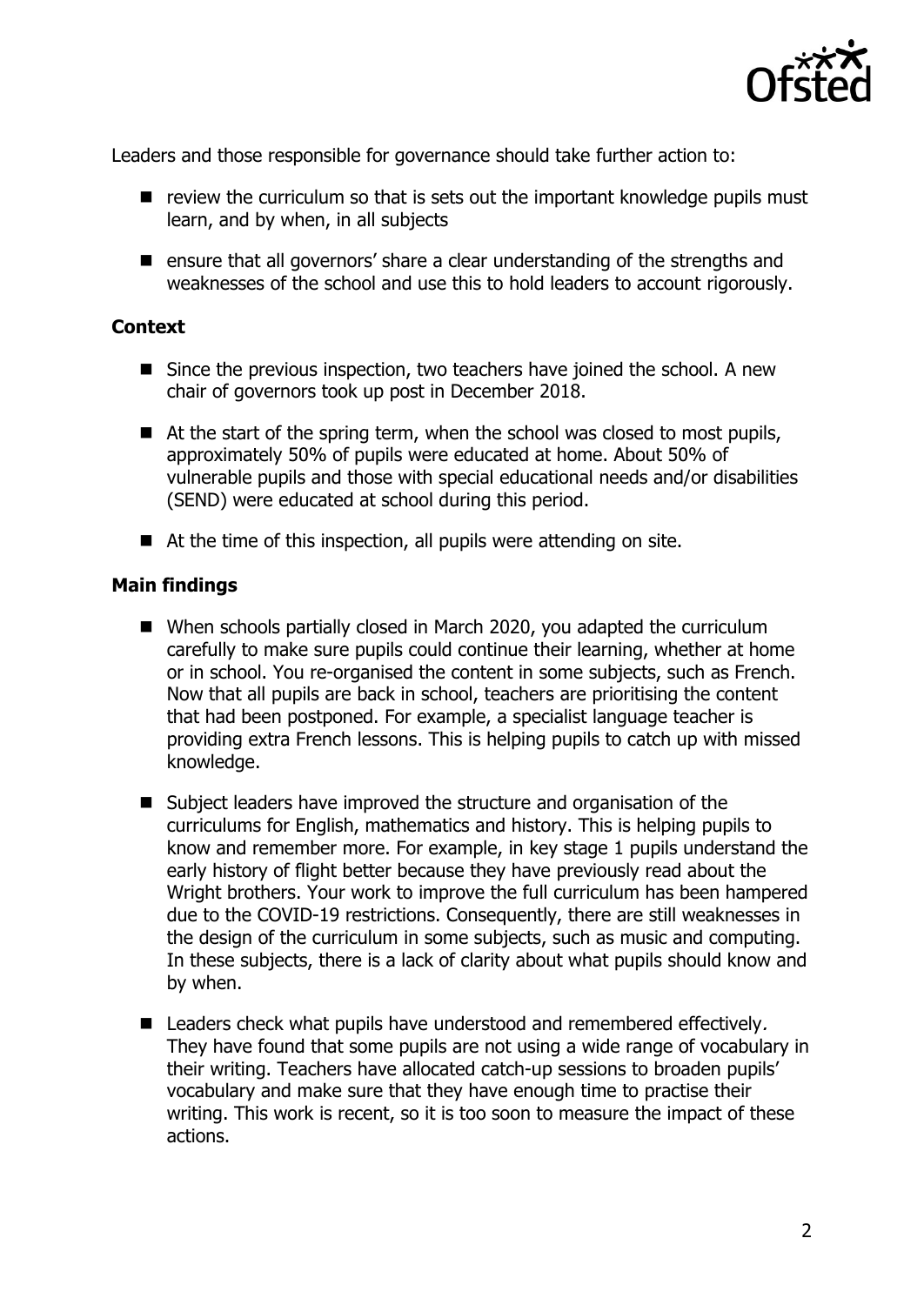

- Leaders have ensured that there is a consistent approach to the teaching of reading across the school. Recent training in phonics is improving staff's subject knowledge. Pupils' early reading books are closely matched to the sounds they know. As a result, more pupils are reading with increasing confidence. You ensure that pupils are reading appropriately challenging books. For example, in Years 5 and 6, pupils read Dicken's 'Oliver Twist' to explore fictional characters.
- You have suitable plans to ensure that vulnerable pupils, including those with SEND, are well supported. Teachers are providing appropriate activities to help pupils to settle back into school, with a strong focus on reading. Staff provide extra reading sessions to help pupils who have fallen behind to catch up quickly.
- Governors share your high expectations for pupils' welfare. Governors, who form the 'quality of learning committee', oversee the work of leaders and other staff effectively. This means that they have a firm grasp of the school's strengths and areas for development. However, these insights are not shared in enough detail with all governors. Consequently, the full governing body lacks the information it needs to hold senior leaders to account rigorously.
- Your work with external partners to develop the role of middle leaders is paying off. Subject leaders have improved their understanding of their roles and responsibilities. They are appropriately focusing on securing greater consistency in teaching. Consequently, pupils are increasingly benefitting from improved approaches to the teaching of subjects, such as English. The early years leader has used the recent advice and support from the local authority to improve the organisation of the Nursery and Reception class.

## **Evidence**

This inspection was conducted remotely. I spoke to you, subject leaders, governors and a representative of the local authority to discuss leaders' actions to provide education to all pupils during a national lockdown.

I also looked at some school documentation, such as subject plans and minutes from leadership meetings. I looked at responses to Ofsted's online questionnaire, Parent View, including 13 free-text responses, and eight staff questionnaires.

I am copying this letter to the chair of the governing body, the regional schools commissioner and the director of children's services for Devon. This letter will be published on the Ofsted website.